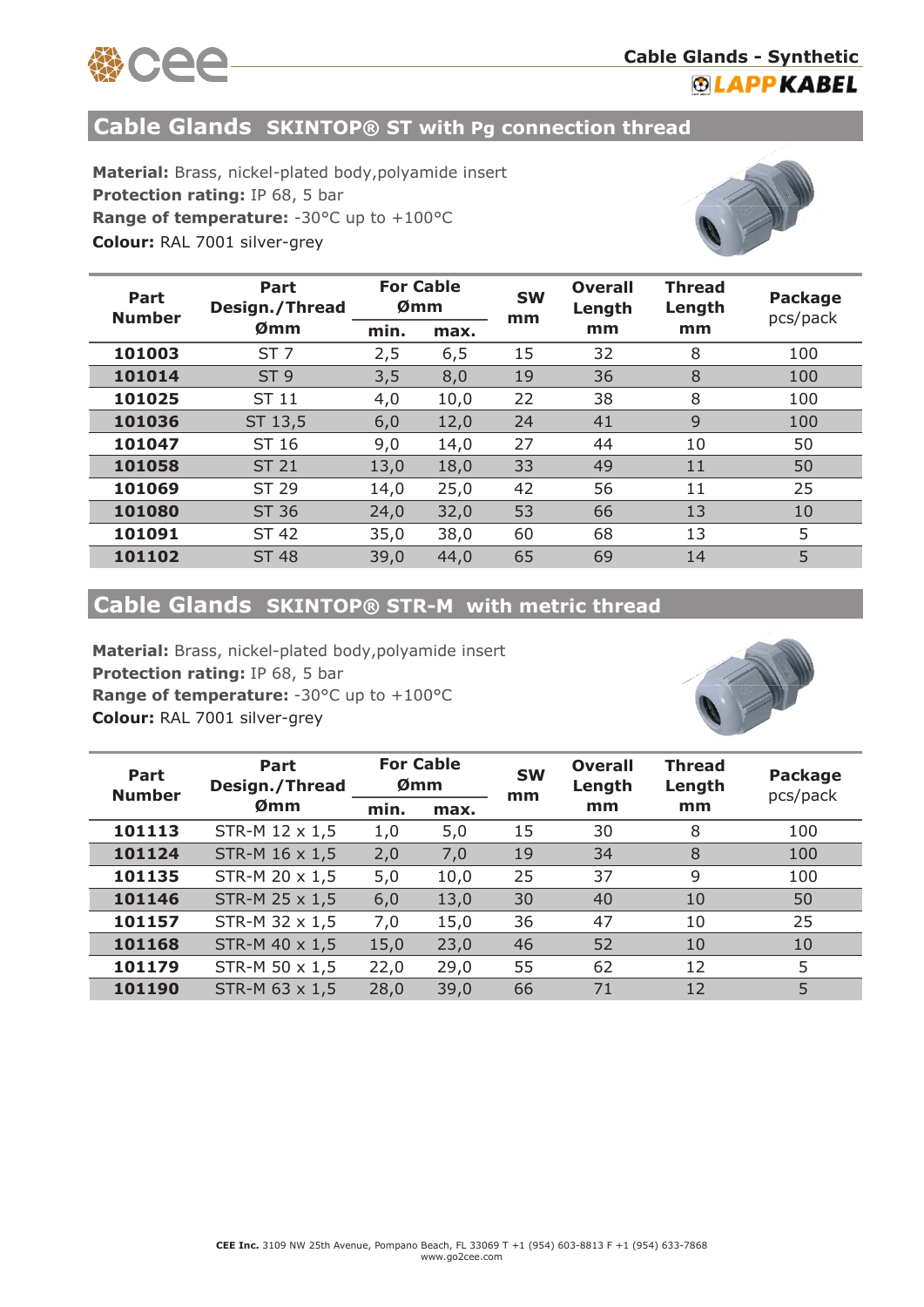

#### **Cable Glands - Brass ®LAPPKABEL**

**Cable Glands SKINTOP® MS with Pg connection thread** 

**Material:** Brass, nickel-plated (body),polyamide (insert) **Protection rating:** IP 68, 5 bar **Sealing ring:** CR/NBR **Temperature range:** -30 °C to +100 °C



| <b>Part Number</b> | <b>SW</b><br>Thread Ø<br>mm<br>mm |    | Overall<br>length | <b>Thread</b><br>length | For Cable Ømm |      | <b>Package</b><br>pcs/pack |
|--------------------|-----------------------------------|----|-------------------|-------------------------|---------------|------|----------------------------|
|                    |                                   |    | mm                | mm                      | min.          | max. |                            |
| 101201             | MS <sub>7</sub>                   | 14 | 25                | 5                       | 2,0           | 6,5  | 100                        |
| 101212             | MS <sub>9</sub>                   | 17 | 29                | 6                       | 4,0           | 8,0  | 100                        |
| 101223             | <b>MS 11</b>                      | 20 | 32                | 6                       | 4,0           | 10,0 | 50                         |
| 101234             | MS 13,5                           | 22 | 34                | 7                       | 5,0           | 12,0 | 50                         |
| 101245             | MS 16                             | 24 | 35                | 7                       | 8,0           | 14,0 | 50                         |
| 101256             | <b>MS 21</b>                      | 30 | 40                | 7                       | 11,0          | 18,0 | 25                         |
| 101267             | <b>MS 29</b>                      | 40 | 48                | 8                       | 16,0          | 25,0 | 25                         |
| 101278             | <b>MS 36</b>                      | 50 | 62                | 15                      | 19,0          | 32,0 | 10                         |
| 101289             | <b>MS 42</b>                      | 57 | 62                | 15                      | 28,0          | 38,0 | 5                          |
| 101300             | <b>MS 48</b>                      | 64 | 62                | 15                      | 34,0          | 44,0 | 5                          |

### **Cable Glands SKINTOP® MS-M metric,Versatile brass**

**Material:** Brass, nickel-plated (body),polyamide (insert) **Protection rating:** IP 68, 5 bar **Sealing ring:** CR/NBR **Temperature range:** -30 °C to +100 °C



| <b>Part Number</b> | <b>SW</b><br>Thread Ø<br>mm<br>mm |    | <b>Overall</b><br>length | <b>Thread</b><br>length |      | <b>For Cable Ømm</b> | <b>Package</b><br>pcs/pack |
|--------------------|-----------------------------------|----|--------------------------|-------------------------|------|----------------------|----------------------------|
|                    |                                   |    | mm                       | mm                      | min. | max.                 |                            |
| 101311             | $M12 \times 1,5$                  | 16 | 26,5                     | 6, 5                    | 3,0  | 7,0                  | 100                        |
| 101322             | $M16 \times 1,5$                  | 20 | 32,0                     | 7,0                     | 4,5  | 10,0                 | 100                        |
| 101333             | $M20 \times 1,5$                  | 24 | 35,5                     | 8,0                     | 7,0  | 13,0                 | 50                         |
| 101344             | $M25 \times 1,5$                  | 29 | 37,5                     | 8,0                     | 9,0  | 17,0                 | 25                         |
| 101355             | $M32 \times 1,5$                  | 36 | 42,2                     | 9,0                     | 11,0 | 21,0                 | 25                         |
| 101366             | $M40 \times 1,5$                  | 45 | 49,5                     | 9,0                     | 19,0 | 28,0                 | 10                         |
| 101377             | $M50 \times 1.5$                  | 54 | 52,0                     | 10,0                    | 27,0 | 35,0                 | 5                          |
| 101388             | $M63 \times 1,5$                  | 67 | 61,3                     | 15,0                    | 34,0 | 45,0                 | 5 <sup>5</sup>             |
| 101399             | $M63 \times 1,5*$                 | 75 | 65,5                     | 15,0                    | 44,0 | 55,0                 | 5                          |
| 101410             | $M75 \times 1,5$                  | 95 | 105,0                    | 15,0                    | 58,0 | 68,0                 | 1                          |
|                    |                                   |    |                          |                         |      |                      |                            |

\*plus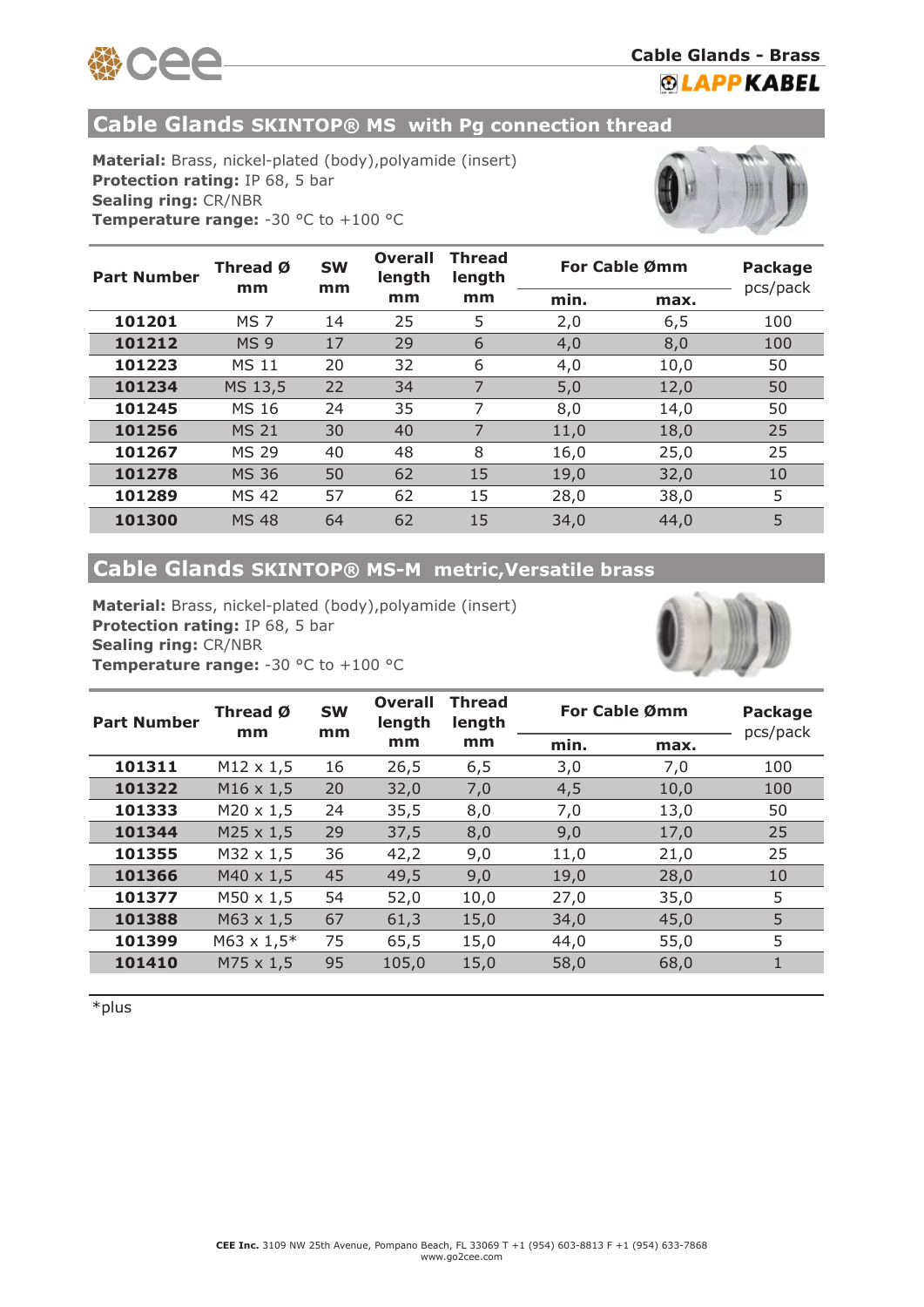

**Cable Glands - Brass**

**®LAPPKABEL** 

**Cable Glands SKINTOP® MS-SC EMC, Pg connection thread** 

**Material:** Brass, nickel-plated body,polyamide sealing **CR-O ring:**NBR **Protection rating:** IP 68 **Temperature range:** -30 °C to +100 °C



| Part<br><b>Number</b> | Part Design.<br>/Thread<br>Ømm | $min. \emptysetabovebraiding$ | <b>Thread</b><br>length mm | For Cable Ømm |      | <b>Package</b><br>pcs/pack |
|-----------------------|--------------------------------|-------------------------------|----------------------------|---------------|------|----------------------------|
|                       |                                | mm                            |                            | min.          | max. |                            |
| 101421                | MS-SC 9                        | 4                             | 6                          | 3,0           | 8,0  | 50                         |
| 101432                | <b>MS-SC 11</b>                | $\overline{4}$                | 6                          | 4,0           | 10,0 | 50                         |
| 101443                | MS-SC 13,5                     | 4                             | 7                          | 5,0           | 12,0 | 25                         |
| 101454                | <b>MS-SC 16</b>                | 6                             |                            | 8,0           | 14,0 | 25                         |
| 101465                | <b>MS-SC 21</b>                | 8                             |                            | 11,0          | 17,5 | 25                         |
| 101476                | <b>MS-SC 29</b>                | 13                            | 8                          | 16,0          | 25,0 | 10                         |
| 101487                | <b>MS-SC 36</b>                | 16                            | 15                         | 19,0          | 32,0 | 5                          |

# **Cable Glands SKINTOP® MS-M ATEX explosion-proof,with metric thread**

**Material:** Brass, nickel-plated body,polyamide sealing **CR-O ring:**NBR **Protection rating:** IP 68-10 bar **Temperature range:** -30 °C to +90 °C



| Part<br><b>Number</b> | Part Design.<br>/Thread | For Cable Ømm |      | <b>SW</b><br>mm | <b>Overall</b><br>length mm | <b>Thread</b><br>length mm | <b>Package</b><br>pcs/pack |
|-----------------------|-------------------------|---------------|------|-----------------|-----------------------------|----------------------------|----------------------------|
|                       | Ømm                     | min.          | max. |                 |                             |                            |                            |
| 101498                | $M12 \times 1,5$        | 3,0           | 7,0  | 16              | 26,5                        | 6, 5                       | 100                        |
| 101509                | $M16 \times 1,5$        | 4,5           | 10,0 | 20              | 33,0                        | 7,0                        | 100                        |
| 101520                | $M20 \times 1,5$        | 7,0           | 13,0 | 24              | 37,0                        | 8,0                        | 50                         |
| 101531                | $M25 \times 1,5$        | 9,0           | 17,0 | 29              | 38,5                        | 8,0                        | 25                         |
| 101542                | $M32 \times 1,5$        | 11,0          | 21,0 | 36              | 45,5                        | 9,0                        | 25                         |
| 101553                | $M40 \times 1,5$        | 19,0          | 28,0 | 45              | 48,0                        | 9,0                        | 10                         |
| 101564                | $M50 \times 1,5$        | 26,0          | 35,0 | 54              | 55,5                        | 10,0                       | 5                          |
| 101575                | $M63 \times 1,5$        | 34,0          | 45,0 | 67              | 67,0                        | 15,0                       | 5                          |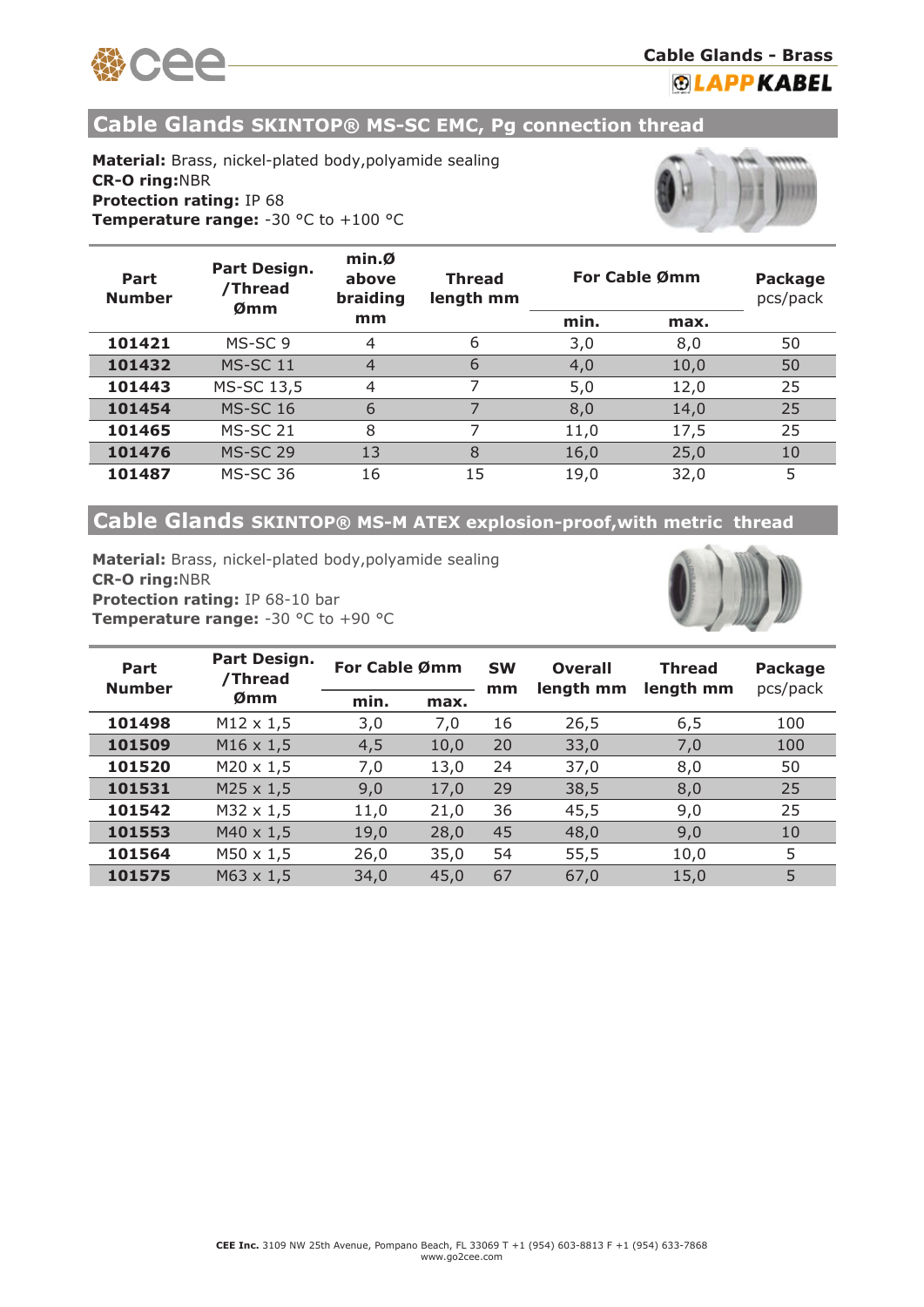



# **Locknut SKINTOP® GMP-GL with Pg connection thread & collar**

**Material:** Polyamide, glass fibre reinforced **Colour:** silver-grey RAL 7001 **Range of temperature:** -20°C up to +100°C



| <b>Part Number</b> | <b>Part Designation</b><br>/Thread size<br>Ømm | SW <sub>mm</sub> | <b>Thickness</b><br>mm | Package pcs/pack |
|--------------------|------------------------------------------------|------------------|------------------------|------------------|
| 101586             | GMP-GL<br>7                                    | 19               |                        | 100              |
| 101597             | GMP-GL 9                                       | 22               |                        | 100              |
| 101608             | GMP-GL 11                                      | 24               |                        | 100              |
| 101619             | GMP-GL 13                                      | 27               |                        | 100              |
| 101630             | GMP-GL 16                                      | 30               |                        | 100              |
| 101641             | GMP-GL 21                                      | 36               |                        | 50               |
| 101652             | GMP-GL 29                                      | 46               |                        | 50               |
| 101663             | GMP-GL 36                                      | 60               |                        | 25               |
| 101674             | GMP-GL 42                                      | 65               |                        | 25               |
| 101685             | GMP-GL 48                                      | 70               |                        | 25               |

### **Locknut SKINTOP® GMP-GL-M with metric thread & collar**

**Material:** Polyamide, glass fibre reinforced **Colour:** silver-grey RAL 7001 **Range of temperature:** -40°C up to +100°C(static), -20°C up to +100°C(dynamic)



| <b>Part Number</b> | <b>Part Designation</b><br>/Thread size<br>Ømm | SW mm | <b>Thickness</b><br>mm | Package pcs/pack |
|--------------------|------------------------------------------------|-------|------------------------|------------------|
| 101696             | M 12 x 1,5                                     | 17    |                        | 100              |
| 101707             | M 16 x 1,5                                     | 22    |                        | 100              |
| 101718             | $M$ 20 $\times$ 1,5                            | 27    |                        | 100              |
| 101729             | $M$ 25 x 1,5                                   | 34    |                        | 100              |
| 101740             | M 32 x 1,5                                     | 41    |                        | 100              |
| 101751             | $M$ 40 x 1,5                                   | 50    |                        | 25               |
| 101762             | $M$ 50 x 1,5                                   | 60    |                        | 25               |
| 101773             | M 63 x 1,5                                     | 75    |                        | 25               |